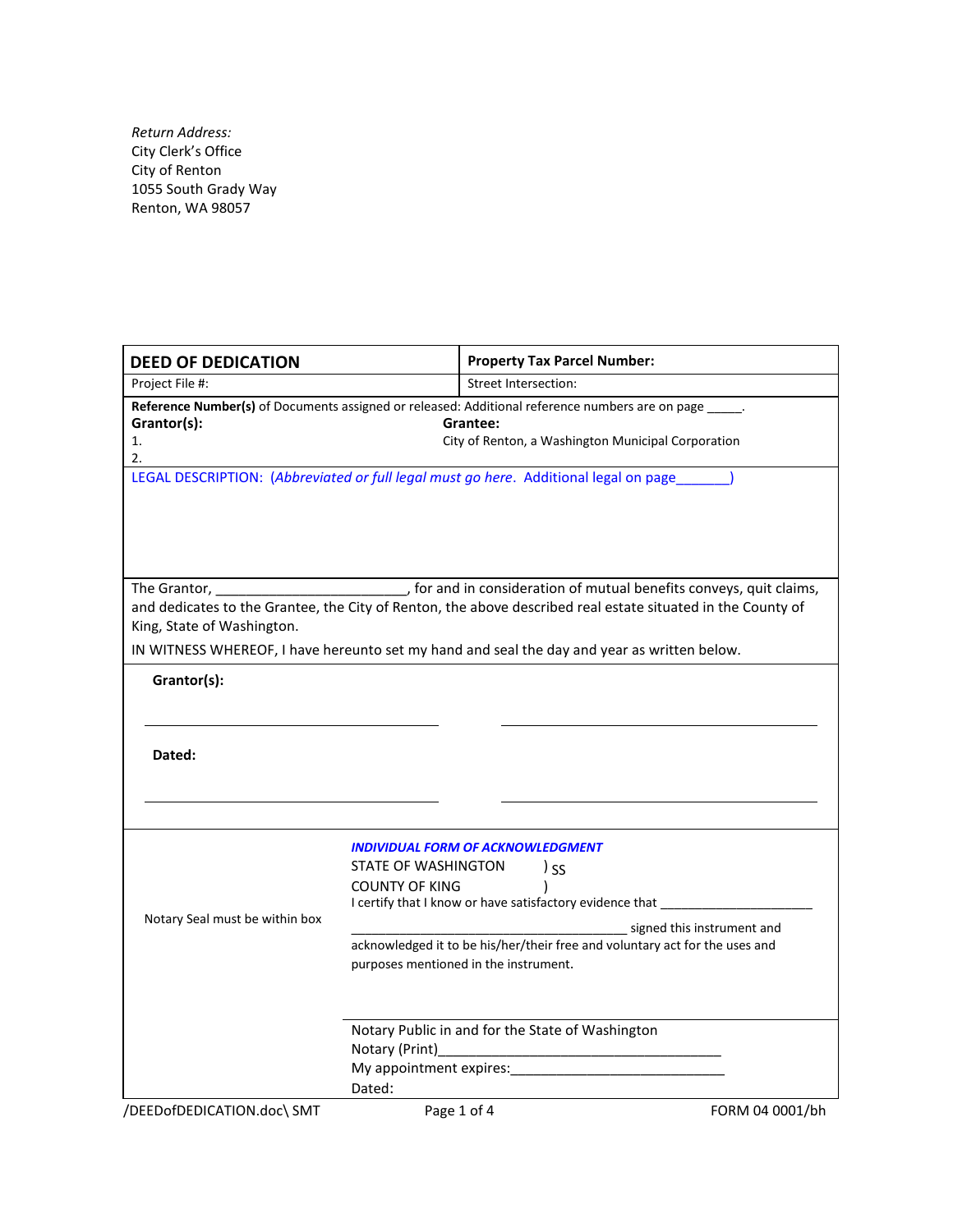|                                 | <b>REPRESENTATIVE FORM OF ACKNOWLEDGMENT</b>                                                                                                                                                                                                                                                 |
|---------------------------------|----------------------------------------------------------------------------------------------------------------------------------------------------------------------------------------------------------------------------------------------------------------------------------------------|
| Notary Seal must be within box  | STATE OF WASHINGTON<br>) SS<br><b>COUNTY OF KING</b><br>I certify that I know or have satisfactory evidence that _______________________                                                                                                                                                     |
|                                 | signed this instrument and<br>acknowledged it to be his/her/their free and voluntary act for the uses and<br>purposes mentioned in the instrument.                                                                                                                                           |
|                                 | Notary Public in and for the State of Washington<br>My appointment expires: Note that the set of the set of the set of the set of the set of the set of the set of the set of the set of the set of the set of the set of the set of the set of the set of the set of the set of t<br>Dated: |
|                                 | <b>CORPORTATE FORM OF ACKNOWLEDGMENT</b>                                                                                                                                                                                                                                                     |
| Notary Seal must be within box  | <b>STATE OF WASHINGTON</b><br>) SS<br><b>COUNTY OF KING</b>                                                                                                                                                                                                                                  |
|                                 | signed this instrument and<br>acknowledged it to be his/her/their free and voluntary act for the uses and<br>purposes mentioned in the instrument.                                                                                                                                           |
|                                 | Notary Public in and for the State of Washington                                                                                                                                                                                                                                             |
|                                 | Dated:                                                                                                                                                                                                                                                                                       |
| Accepted by the City of Renton: |                                                                                                                                                                                                                                                                                              |
|                                 |                                                                                                                                                                                                                                                                                              |
| Mayor                           |                                                                                                                                                                                                                                                                                              |
| Attest:                         |                                                                                                                                                                                                                                                                                              |
|                                 |                                                                                                                                                                                                                                                                                              |
| By:<br>City Clerk               |                                                                                                                                                                                                                                                                                              |
|                                 |                                                                                                                                                                                                                                                                                              |
|                                 |                                                                                                                                                                                                                                                                                              |
|                                 |                                                                                                                                                                                                                                                                                              |
|                                 |                                                                                                                                                                                                                                                                                              |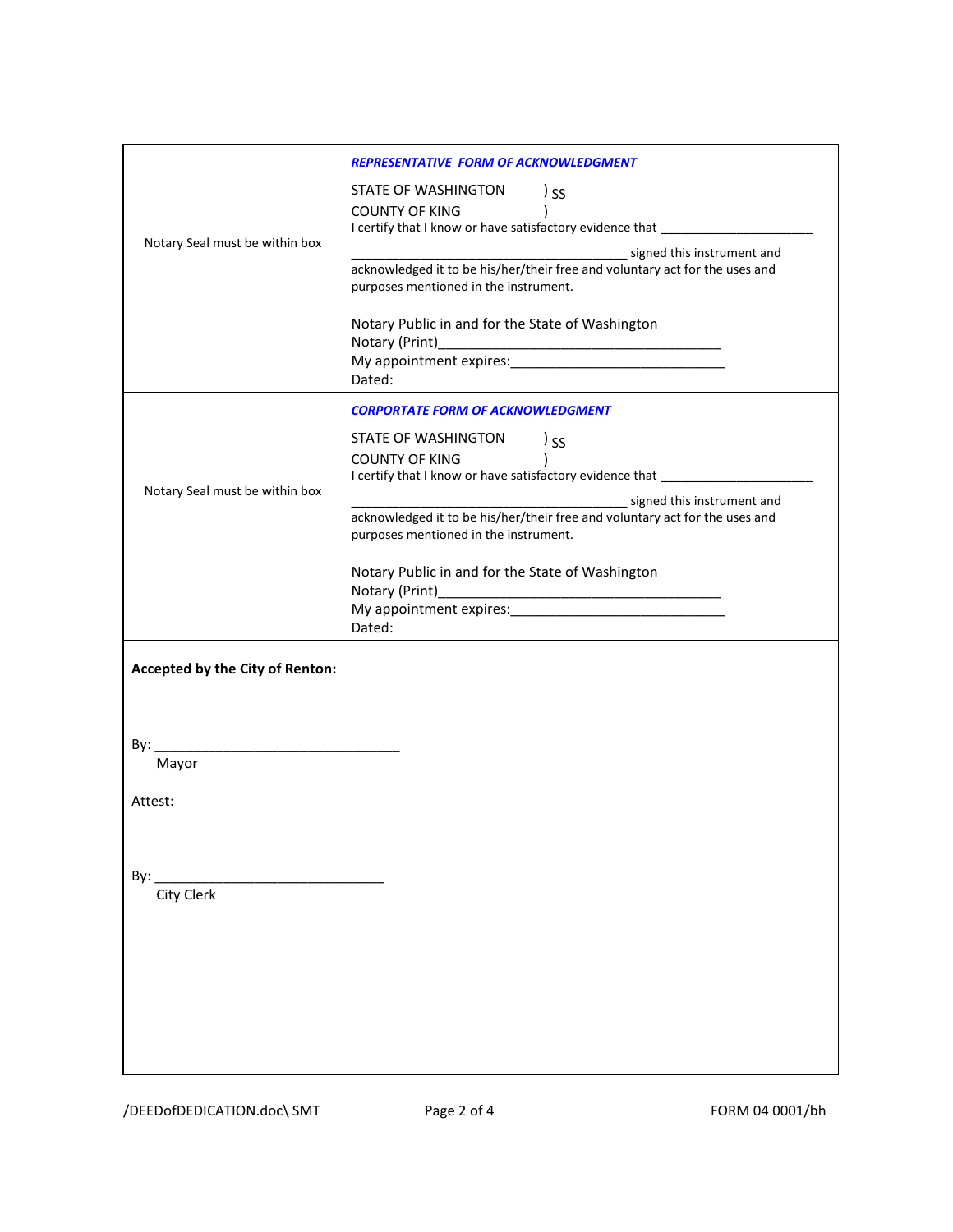| Exhibit A<br>Legal Description | Project:<br>WO#<br>$\ensuremath{\mathsf{PID}}$<br><b>GRANTOR:</b><br>Street: |
|--------------------------------|------------------------------------------------------------------------------|
|                                |                                                                              |
|                                |                                                                              |
|                                |                                                                              |
|                                |                                                                              |
|                                |                                                                              |
|                                |                                                                              |
|                                |                                                                              |
|                                |                                                                              |